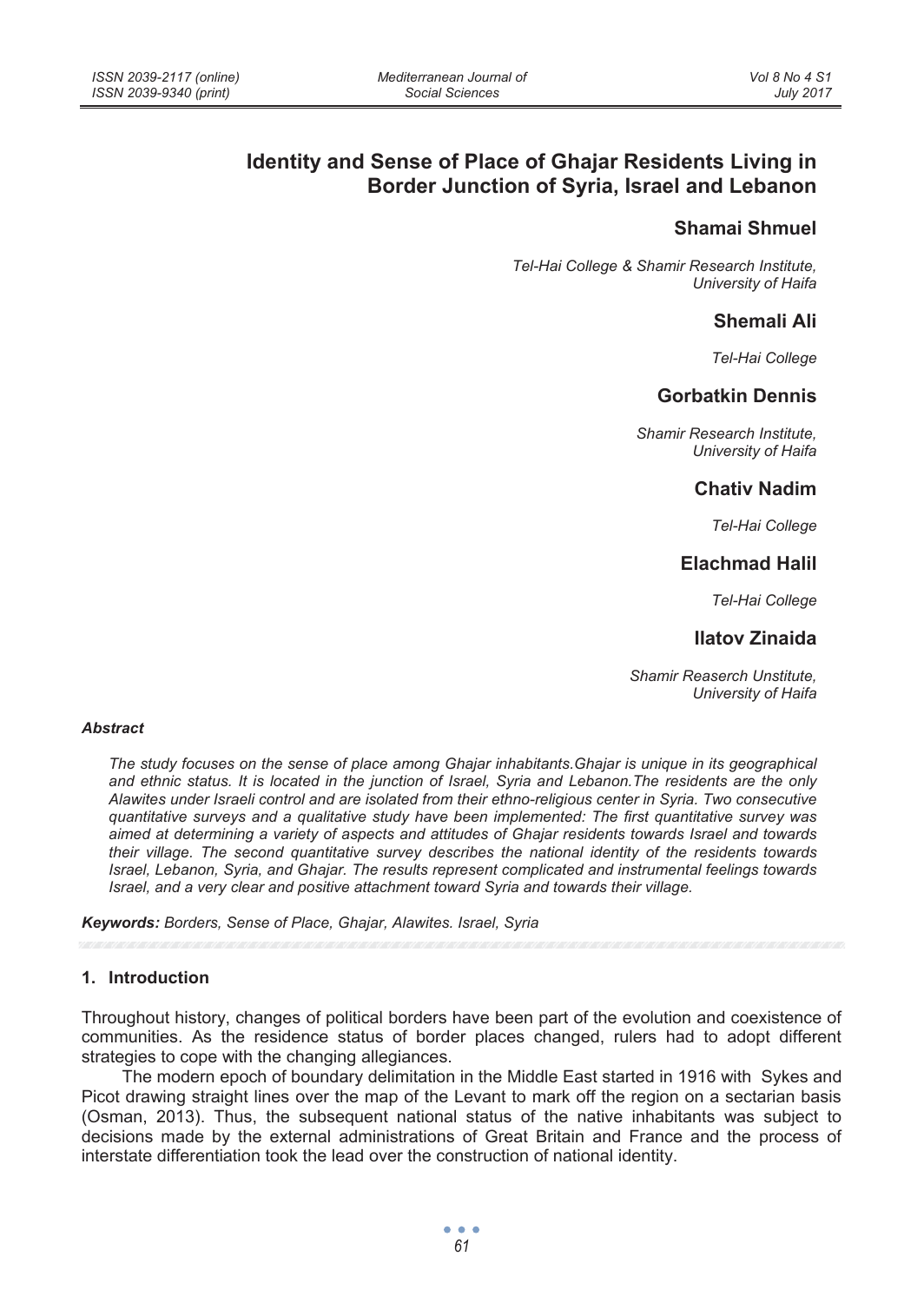#### *1.1 The Ghajar Story*

The first mention of Ghajar dates from the Ottoman Empire. The village was known as Taranjeh. Its name was changed to Ghajar by the Kurds, which means "gypsy" in Arabic (Kaufman, 2009). Throughout history Alawites have been the predominant group of village residents. Ghajar was one of the three Alawi villages in the region of the Golan Heights while most Alawites lived some hundreds of kilometers away in the northwest of Syria.

In modern times a boundary-marking process between Lebanon and Syria has never been properly conducted in terms of allocation, delimitation, and demarcation. As a result, there are dozens of contested spots along the 375-kilometerlong boundary between Syria and Lebanon (Kaufman, 2001). During the British and French mandates over Palestine, Syria and Lebanon correspondingly, Ghajar was at a tri-border junction. In the judgment of some authors, Ghajar residents developed an identity of "tri-borderlanders" at that time (Khatib & Khatib, 1990).

In 1967 Israel captured the Golan Heights from Syria. The Israeli army maps placed Ghajar in Lebanon, but according to Lebanese perceptions it belonged to Syria. Thus they refused to help the people who had stayed in the village (about half the village population had left Ghajar). The Syrian army was not a factor after the 1967 war in this area. So the Ghajar Alawites approached Israel and asked to be attached to the occupied territory with the rest of the Golan Heights population. Israel agreed to incorporate Ghajar, and its residents accordingly accepted living under Israeli laws (Ben-Tzur, 1993).

After Israel withdrew its troops from Lebanon in 2000, the "blue line" (the international border) was demarcated through the village territory, so the northern part of the village came under Lebanese control while the southern part remained Israeli (Bar'el, 2009). Today all Ghajar residents hold Israeli citizenship, and some living in the northern part have dual Lebanese and Israeli citizenship (Ash, 2002). A recent newspaper article covering the current situation in the village and attitudes of the villagers, quotes an interview with a Ghajar resident: "We are not Lebanese… we don't have any links to Lebanon". They feel that they are Syrians (Lazareva, 2015). According to Israeli Central Bureau of Statistics (2016), 2,400 people live in Ghajar.

### *1.2 Nation States and National Identity*

There is a widespread view that today's world is basically organized in nation states. This implies that one nationality or ethnic group acts as the cohesive force that both holds nation states together and shapes their relationships with other states (Smith & Kim, 2006). However, the use of the nation state concept is mostly based on ideal types. According to some studies, there are no more than a dozen states in the world that have a perfect state and nation overlap (Hobsbawm, 1996). The concept of national identity came into use to convey the idea of sense of belonging to one state or to one nation.

The basic premise of Anderson's (1983) theory which is the subject of his best known book *Imagined Communities* is that nationalism is a relatively modern phenomenon that appeared as a result of the fusion between the decline of religion, human diversity, the development of capitalism and the spread of vernacular languages and printing technology. The process initially started at the time of the Industrial Revolution in Europe and was easily transplanted to the rest of the world. Imagined political communities are both limited and sovereign. They are imagined because members cannot all know each other; limited because no nation encompasses all of mankind, nor even aspires to; and sovereign because nations came into being during Enlightenment and strove for freedom. We call them "communities" because nations are conceived of as a horizontal comradeship of equals.

In order to operationalize the notion of national identity the most likely primal approach is that a person's attachment to a nation is both defined from within – through imagined commonalities – and from outside the group (Triandafyllidou, 1998).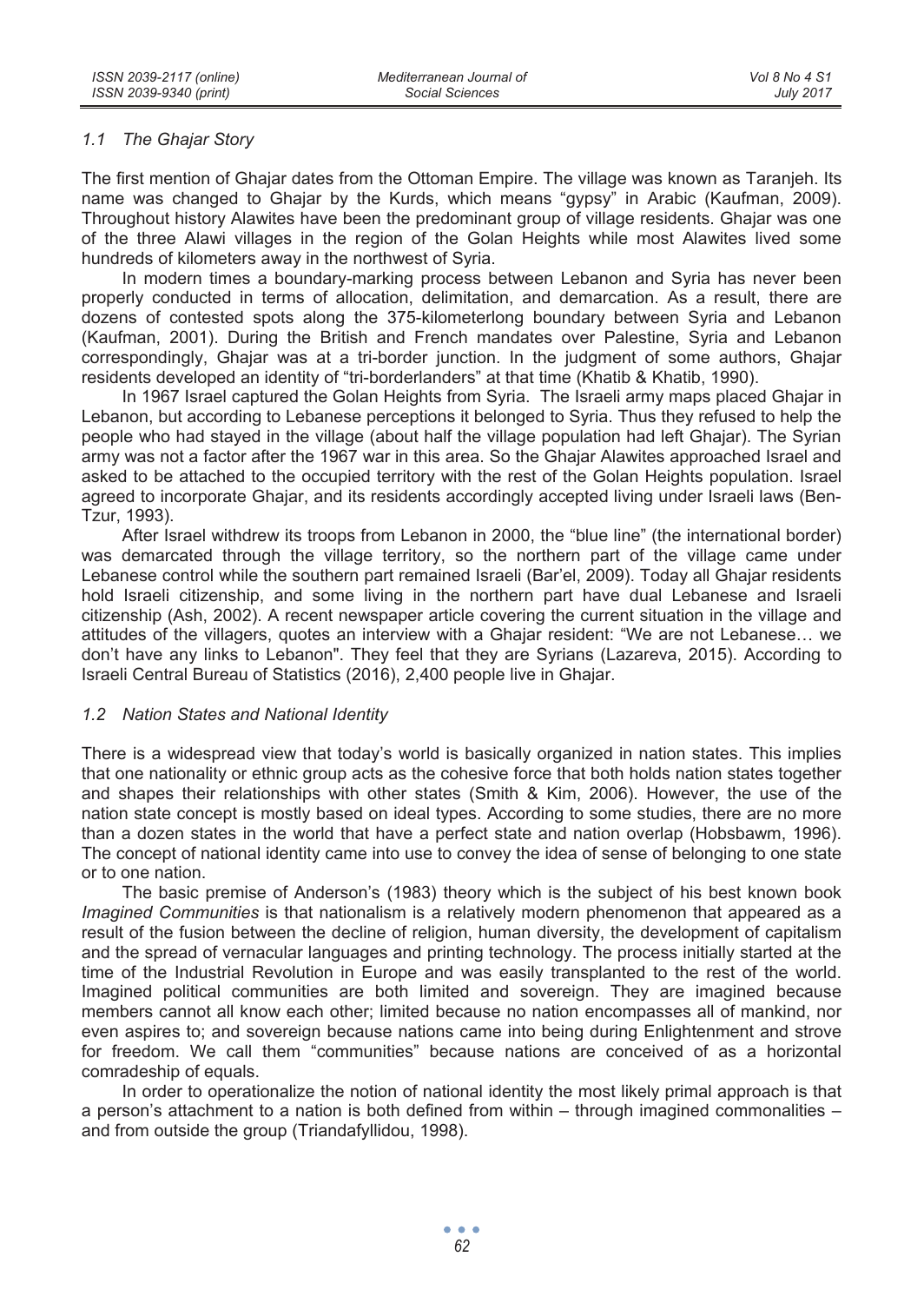#### *1.3 Sense of place*

The term sense of place has been discussed in the literature in a variety of ways. There are different approaches to describe the attitudes of people towards the places they live and there are different terms to describe these attitudes. The term "place" itself is also a vague term and is 'dimensionless': it can apply to any scale, from an individual home to any part of the globe; for example, homes, villages and countries are places (Shamai, et al., 2011). Often places are imagined in spite of the fact that people reside in them because they are large in scale, like modern countries that are too large for personal acquaintance among its people. They can also be imagined for people who do not live in them. These are utopian places, that people glorify and where people wish to live or at least declare so.

Place is a "neutral space", but sense of place is not neutral. Sense of place transforms "tabula rasa" into its character by the process of socialization. Sense of place is composed of symbols, cultural values and personal and group perceptions and experiences. When a person has lived in the same place for a long period of time, s/he "often develops a sense of place, feeling at home and secure there, with feelings of belonging for the place being one anchor for his or her identity" (Convery, et al., 2012, p. 3). Sense of place implies an individual's emotional and symbolic identification with a place (Stefanovic, 1998).

Cross (2001) argues that we can create a more meaningful understanding of people's attachments to places by thinking about relationships to place and community attachments as two separate but related aspects of sense of place.

Sense of place is also a dynamic term; one may change his/her feelings towards the same place according to changes during one's lifetime due to changes in one's personal situation and point of view. Shamai and Ilatov (2005) point out that our race, class and gender affect our interaction with the place.

### **2. Methods**

*Primary research questions*:

- 1. What are the attitudes of Ghajar residents towards Israel and Ghajar, in general and in terms of age, education and religiousness?
- *2.* What is the intensity of Ghajar residents' sense of place toward their village and toward Israel, Syria and Lebanon?
- 3. What are the relations among sense of place scores of the places probed? (Ghajar, Israel, Syria and Lebanon.

#### **3. Research Settings and Samples**

The study was conducted in Ghajar. Due to political sensitivity the research is composed of three unrelated stages. On the first stage we used a random sample of 150 residents (approximately 12.7% of the adult population (CBS, 2015)). The sample was composed of 80 men and 70 women. The second stage was qualitative and involved 10 people. A random sample of 130 residents was used in the third stage (11% of the adult population (Ibid.)). The sample was composed of 67 men and 54 women. The first two stages were conducted in 2014, and the third in 2015.

### **4. Research Tool**

The (first) research stage, implemented in 2014, was mainly dedicated to the study of attitudes towards Israel. We used a self-administered questionnaire survey. The socio-demographic characteristics were represented by questions related to sex, age; education (ranging from 1-no education to 6=PhD) and religiousness of the respondents (yes/no). They were also asked about their marital status and as 136 (90.7%) were married, we did not use this variable. Twenty-seven statements (Table 1) were designed to investigate Israel-related attitudes. We used a five-point ordinal scale with the following categories: (1) full rejection, (2) dissatisfaction, (3) neutrality, (4)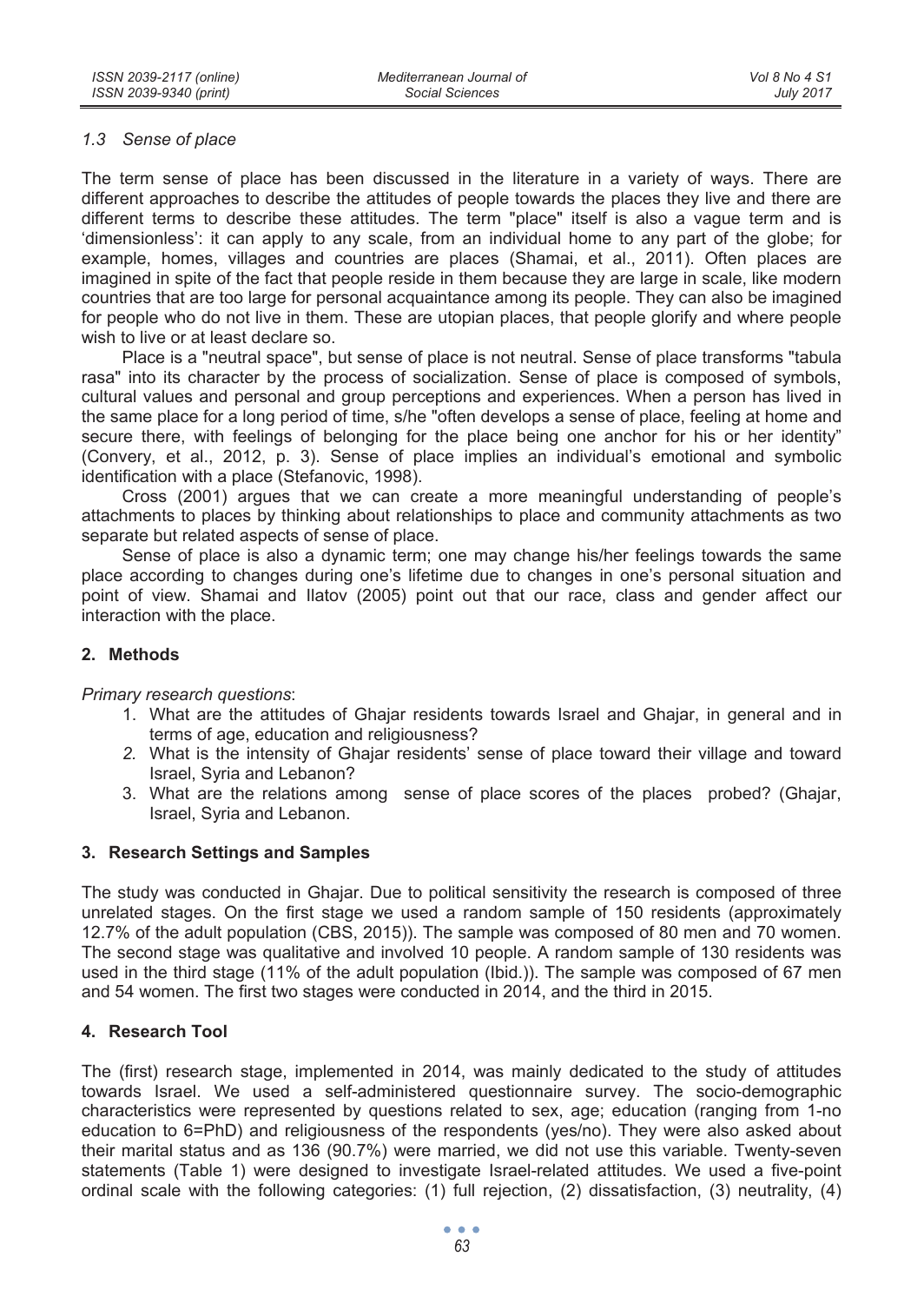satisfaction, (5) full acceptance.

The research theme of the third stage (2015) was dedicated to sense of place. We used the same method of a self-administered questionnaire survey. The study of socio-demographic characteristics was limited to age, sex, and education. To measure Ghajar residents' sense of place we used the Shamai and Ilatov (2005) scale that considers sense of place as having different intensity levels, ranging from highly positive (+5) to very negative (-5) feelings.

According to the first research question we analyzed the first survey questions as in

**Table 1.** The statements means and S.D.

| Questions                                                                            | Mean | Std. Dev. |
|--------------------------------------------------------------------------------------|------|-----------|
| I respect the laws of the state.<br>$\mathbf 1$                                      | 4.48 | 0.642     |
| 2.<br>I am worried about risks to the State of Israel.                               | 3.93 | 1.021     |
| 3.<br>I am well established in Israel.                                               | 3.63 | 1.065     |
| $\overline{4}$ .<br>I feel satisfied with the place where I live.                    | 3.63 | 1.156     |
| 5.<br>I recognize the importance of being an Israeli citizen.                        | 3.42 | 1.154     |
| 6.<br>I feel comfortable living in Israel.                                           | 3.32 | 1.058     |
| I feel discriminated against in the State of Israel.*<br>7.                          | 3.28 | 1.136     |
| I would like to keep on living in the State of Israel.<br>8.                         | 3.27 | 1.284     |
| I would rather live in another country.*<br>9.                                       | 3.25 | 1.332     |
| 10. The state invests enough resources in my village in comparison with other areas. | 3.01 | 0.980     |
| 11. I would rather not tell anybody that I am an Israeli.*                           | 2.97 | 1.356     |
| 12. I feel safe in my area.                                                          | 2.93 | 1.309     |
| 13. The degree of my integration in Israel is high.                                  | 2.89 | 1.063     |
| 14. I have Jewish friends.                                                           | 2.83 | 1.528     |
| 15. The state of Israel has given me all the essential resources for my personal and | 2.81 | 1.079     |
| professional fulfillment.                                                            |      |           |
| 16. I feel obligated to the State of Israel.                                         | 2.77 | 1.265     |
| 17. I have full rights in this country.                                              | 2.75 | 1.055     |
| 18. I identify myself with Israel.                                                   | 2.61 | 1.456     |
| 19. I feel a sense of belonging to the State of Israel.                              | 2.58 | 1.302     |
| 20. I am proud to be a citizen of the State of Israel.                               | 2.58 | 1.025     |
| 21. I feel an integral part of the State of Israel.                                  | 2.51 | 1.289     |
| 22. I feel proud while the Israeli flag is raised.                                   | 2.46 | 1.309     |
| 23. I am like other citizens in Israel.                                              | 2.21 | 0.971     |
| 24. The state treats all its citizens equally.                                       | 2.17 | 1.052     |
| 25. If I have the opportunity to serve the country I will use it.                    | 1.73 | 1.121     |
| 26. I identify myself with the village of Ghajar and not with the state of Israel.*  | 1.65 | 0.921     |
| 27. If I were invited to live in some other place within Israel I would agree.       | 1.27 | 0.741     |

\*Scores were reversed for standardization.

From this table it is very clear that their perception of their village is highly positive, while their perception of Israel is quite mixed. When we focus on the two extremes of the scale (means > 3.5 compared to means<2.5), we learn (from the five highest statements) that they obey Israeli law and manage quite well in Israel, and are also disturbed when Israel is at risk. However. they feel that they belong mainly to their village and not to Israel, and they feel satisfied in their village. From the five lowest (according to their means), statements we learn that they feel that they are not equal to Israelis, and thus it is not surprising that they do not feel pride in the Israeli flag, and are not inclined to serve Israel. When we analyze the other statements, we find although that they do receive equal rights they do feel discriminated against in Israel. They do not feel that they belong to the State of Israel, nor do they feel that they have Israeli identity. Nevertheless. it is clear that Israeli citizenship is important to them and they would like to live in Israel.

These views portray instrumental relations towards Israel. Ghajar residents are not proud of their affiliation with Israel, nor do they feel part of Israeli society and its symbols but it is important for them to live in a secure place like Israel.

Gender differences with regard to the 27 questions were probed. Only with regard to three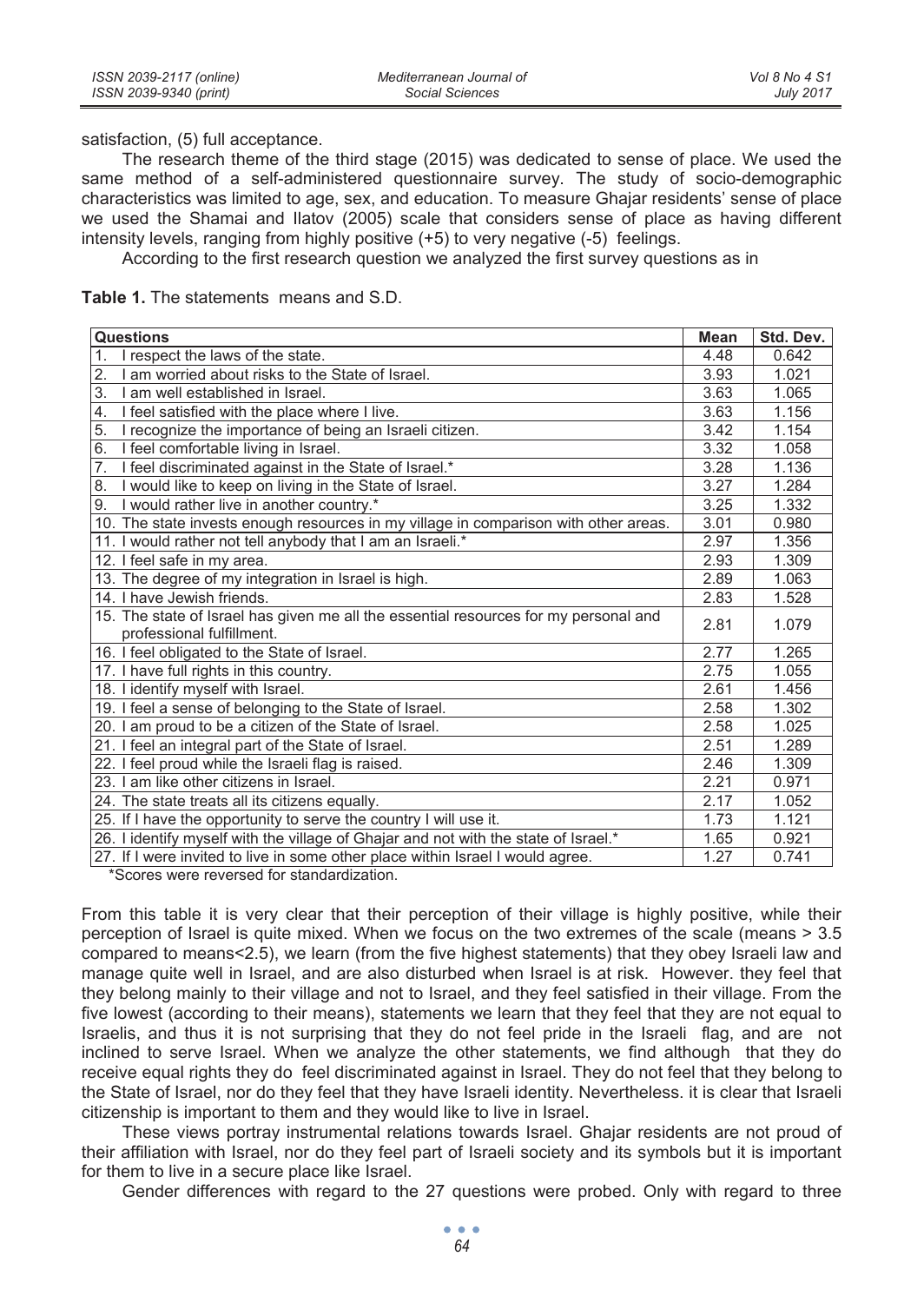| ISSN 2039-2117 (online) | Mediterranean Journal of | Vol 8 No 4 S1    |
|-------------------------|--------------------------|------------------|
| ISSN 2039-9340 (print)  | Social Sciences          | <b>July 2017</b> |

questions were significant differences found. Thus, the overall conclusion is that there are no gender differences (N=70 females and 80 males). In two out of the three questions in which the gender gaps were significant, women had higher scores: "My Israeli identity" (females mean=2.91 ; males mean=2.34; p=0.015) "I'm proud when the Israeli flag is raised" (females mean=2.73 ; males mean=2.23; p=0.018). The only question for which the males had a significantly higher score was "I have Jewish friends" (females mean=2.30; males mean=3.30; p=0.000). Thus, the actual greater exposure of the males to Israeli society leads to less identification with the Israeli-Jewish identity and its symbols.

*In order to further probe the first research question, we examined the differences in attitudes towards Israel and Ghajar according to age and education level and religiousness (based on the first questionnaire).* We used cluster analysis to determine attitudes towards Israel among different Ghajar socio-demographic profiles. The analysis was conducted with the standard scores (z-scores) of twenty-seven variables from the corresponding questionnaire data, using the *k*-means method. This method requires an arbitrary specification of the number of clusters. Our most general theoretical assumption was that both in the Ghajar community and in the sample there would be two groups of residents differing in stable sets of predominantly negative or positive attitudes towards Israel.

Choosing a cluster solution by comparing different k-means cluster model outputs, we examined 2, 3, 4, 5-cluster models (see Table 2). A relatively representative number of cases in each cluster within the models were observed only in the three- and two-cluster models. Having examined the data structure of the cluster solutions, a two-cluster model was chosen as most informative. The results of the final *k*-means cluster analysis procedure are summarized in Table 3.

| Two clusters |    | Three clusters |    | Four clusters |    | Five clusters |    |
|--------------|----|----------------|----|---------------|----|---------------|----|
| Cluster 1    | 91 | Cluster 1      | 76 | Cluster 1     | 16 | Cluster 1     | 50 |
| Cluster 2    | 59 | Cluster 2      | 36 | Cluster 2     |    | Cluster 2     |    |
| Cluster 3    |    | Cluster 3      | 38 | Cluster 3     |    | Cluster 3     | 37 |
| Cluster 4    |    | Cluster 4      |    | Cluster 4     | 49 | Cluster 4     |    |
| Cluster 5    |    | Cluster 5      |    | Cluster 5     |    | Cluster 5     | 57 |

**Table 2.** Comparison of number of cases in each cluster

|          |         | Distances between Final<br><b>Cluster Centers</b> | Number of Cases in | <b>Iteration History</b>                    |       |       |       |
|----------|---------|---------------------------------------------------|--------------------|---------------------------------------------|-------|-------|-------|
| Clusterl | Cluster |                                                   | each Cluster       | Iterations and Change in Cluster<br>Centers |       |       |       |
|          |         |                                                   |                    |                                             |       |       |       |
|          |         | 5.156                                             | 91                 | 6.243                                       | 0.106 | 0.063 | 0.000 |
|          | 5.156   |                                                   | 59                 | 5.982                                       | 0.171 | 0.098 | 0.000 |

|  |  |  | Table 3. K-means cluster analysis results (two cluster solution) |
|--|--|--|------------------------------------------------------------------|
|--|--|--|------------------------------------------------------------------|

These two clusters were used to describe the respondents' attitude tendency together with their socio-demographic profiles for each cluster and to compare the clusters (based on the first questionnaire). To simplify data processing we transformed the interval scale of age into two ordinal scales. The first is based on the median value (Median=47; Mean=49.76; Minimum=19; Maximum=87) and has two categories: "0-47" and "48+". The second divides the interval into three groups: "0-35"; "36-59"; and "60+". For the scale of education, we also transformed the responses related to different degrees of higher education into one group.

**Socio-demographic profiles of the clusters.** For the ordinal and categorical variables represented in socio-demographic data and cluster membership, we did cross tabulation with chi square analysis. Statistically significant relationships (p<0.05) were identified for age (for both scales), education, and religiousness, but not identified for sex (see Table 4a, b).

*Age*. The first cluster is represented by noticeably older respondents: 64.8% of the cluster are 47 years old and older, 53.8% are 60 years old and older, while only 23.1% are 35 years old and younger. In the second cluster, 62.7% of the respondents are 36-59 years old, 78.0% are 47 and younger and only 3.4% are 60 years old and older.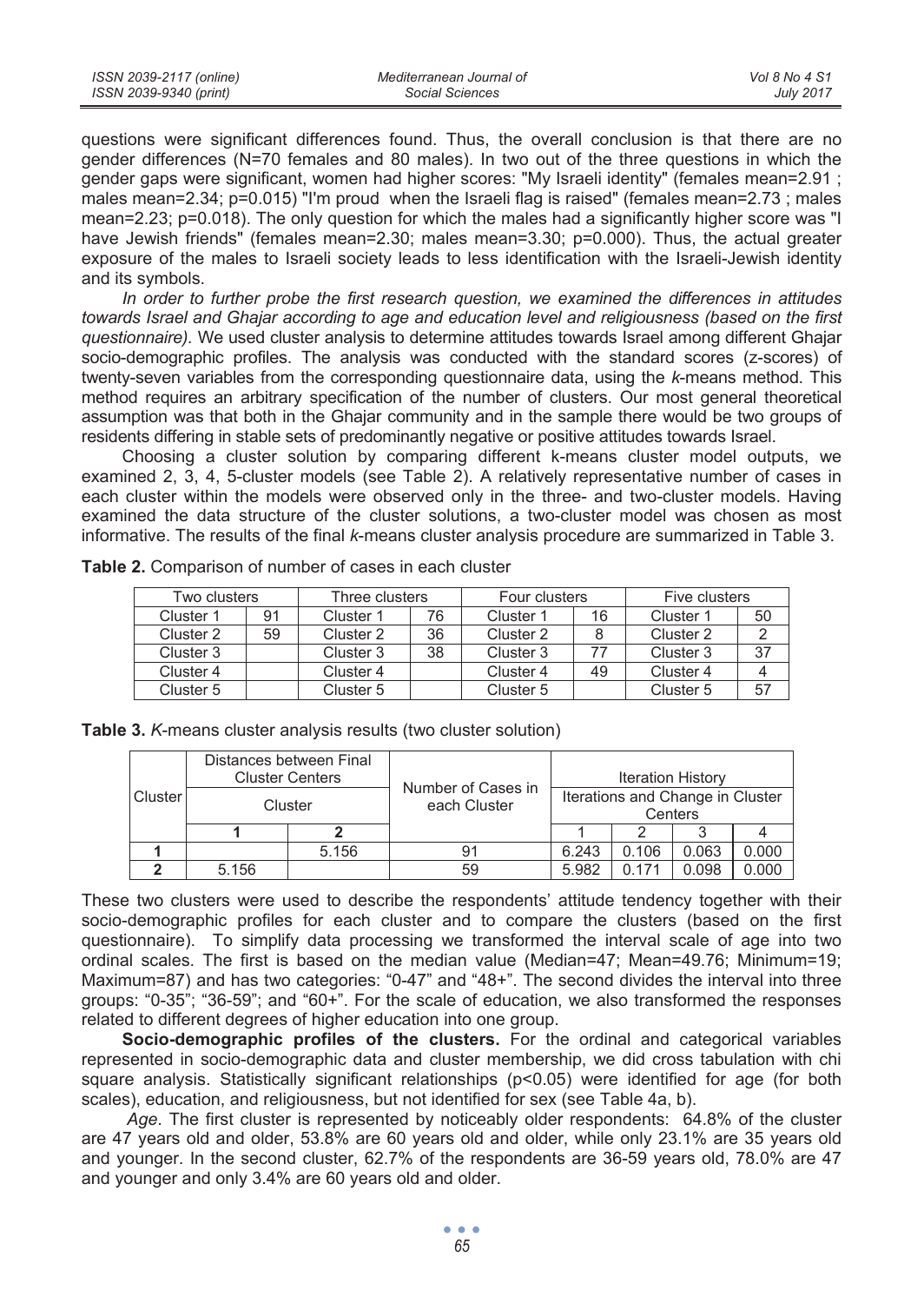| ISSN 2039-2117 (online) | Mediterranean Journal of | Vol 8 No 4 S1    |
|-------------------------|--------------------------|------------------|
| ISSN 2039-9340 (print)  | Social Sciences          | <b>July 2017</b> |

*Religiousness*. Only 15.3% of total sample declared themselves as religious. More than onefifth of the first cluster members were religious while only 6.8% of respondents from the second cluster gave positive responses.

*Education*. More than one third of respondents in the first cluster reported that they had no formal education. Together with those who had only elementary education, they constituted almost two thirds of the first cluster. In the second cluster, 37.3 % of of respondents had higher education. Together with vocationally educated respondents they constituted 60.7% of the cluster members. The share of non-educated was only 10.2% within the cluster.

We can see some distinctive differences between the socio-demographic profiles of Ghajar residents' clusters. In general, the first cluster is represented by noticeably older, less educated and more religious respondents; the second cluster is represented by substantively younger, more educated and less religious respondents.

In the second stage of cluster content description, we performed cross tabulation with chi square analysis between cluster membership of respondents and twenty-seven variable scores representing the survey question responses. We obtained statistically significant relationships between cluster membership and most variables except questions #2, 24, 19, 4 (see Appendix 1a to 1e for details). The main difference in attitudes between the two clusters, represented by most of the corresponding responses, may be formulated thus: The maximum share of positive responses, rarely accompanied by neutral ones, within cluster membership is typical for the second cluster of our study. The maximum percentage of negative responses, in some cases shared with neutral ones, is typical for the first cluster members. We also found some particular tendencies. For the variables concerning the degree of acceptance of the following statements: 1) A sudden and urgent necessity to serve the country (#8) and 2) equal affiliation with both Ghajar and the country of citizenship (Israel) (#26); we found a noticeable overbalance of negative responses with the fewest positive ones in the first cluster together with a predominantly negative but more uniform percentage in the second cluster as well. The variable concerning respect for the state laws (#1) carried no negative scores in both clusters but the highest frequency of full acceptance of this statement (78%) was in the second cluster while the number of moderate and extreme scores is almost equal in the first cluster.

In order to summarize the study of Ghajar residents' attitudes, we have proposed the "Index of Israeli Loyalty" as a generalized measure and integrative description (See Appendix 2.) The index was transformed from an interval scale into ordinal scale. It is represented by three intervals (0; 0.33] – least positive, insignificant; (0.33; 0.66] – conditionally average; (0.66; 1] – evident, steady (Mean – 0.6875; Median – 0.6852; Minimum – 0.19; Maximum – 0.96). Only 2.7% of the respondents showed bottom values. Average and top values are represented respectively by 42% and 53.3% of the sample. The "positive" shift in responses may in some respects be explained by the "social desirability bias" effect. According to the cross-tabulation results of the personal index scores and the cluster membership, the first cluster is represented by all respondents from the sample that showed the lowest index scores and 63.7% of respondents in this cluster demonstrated average, reserved, and less definite opinions. In addition, 91.5% of respondents in the second cluster have the highest values of the index. Based on the abovementioned analysis, we have accepted relationships between age, education level and degree of religiosity of Ghajar residents and their attitudes toward Israel.

| Cluster                 | Age (a) (%)             |       |                    | Age (b) $(\% )$ |  |       | Religiousness (%) |      |
|-------------------------|-------------------------|-------|--------------------|-----------------|--|-------|-------------------|------|
|                         | $0 - 47$                | $48+$ | $0 - 35$           | 36-59           |  | $60+$ | Yes               | No   |
|                         | 35.2                    | 64.8  | 23.1               | 23.1            |  | 53.8  | 79.1              | 20.9 |
|                         | 78.0                    | 22.0  | 33.9               | 62.7            |  | 3.4   | 93.2              | 6.8  |
|                         |                         |       | Pearson Chi-Square |                 |  |       |                   |      |
| Value                   | 26.271                  |       | 42.877<br>5.481    |                 |  |       |                   |      |
| Df                      |                         |       |                    |                 |  |       |                   |      |
| Asymp<br>Sig. (2-sided) | 0.000<br>0.002<br>0.019 |       |                    |                 |  |       |                   |      |

**Table 4a.** Crosstabs of socio-demographic variables and cluster membership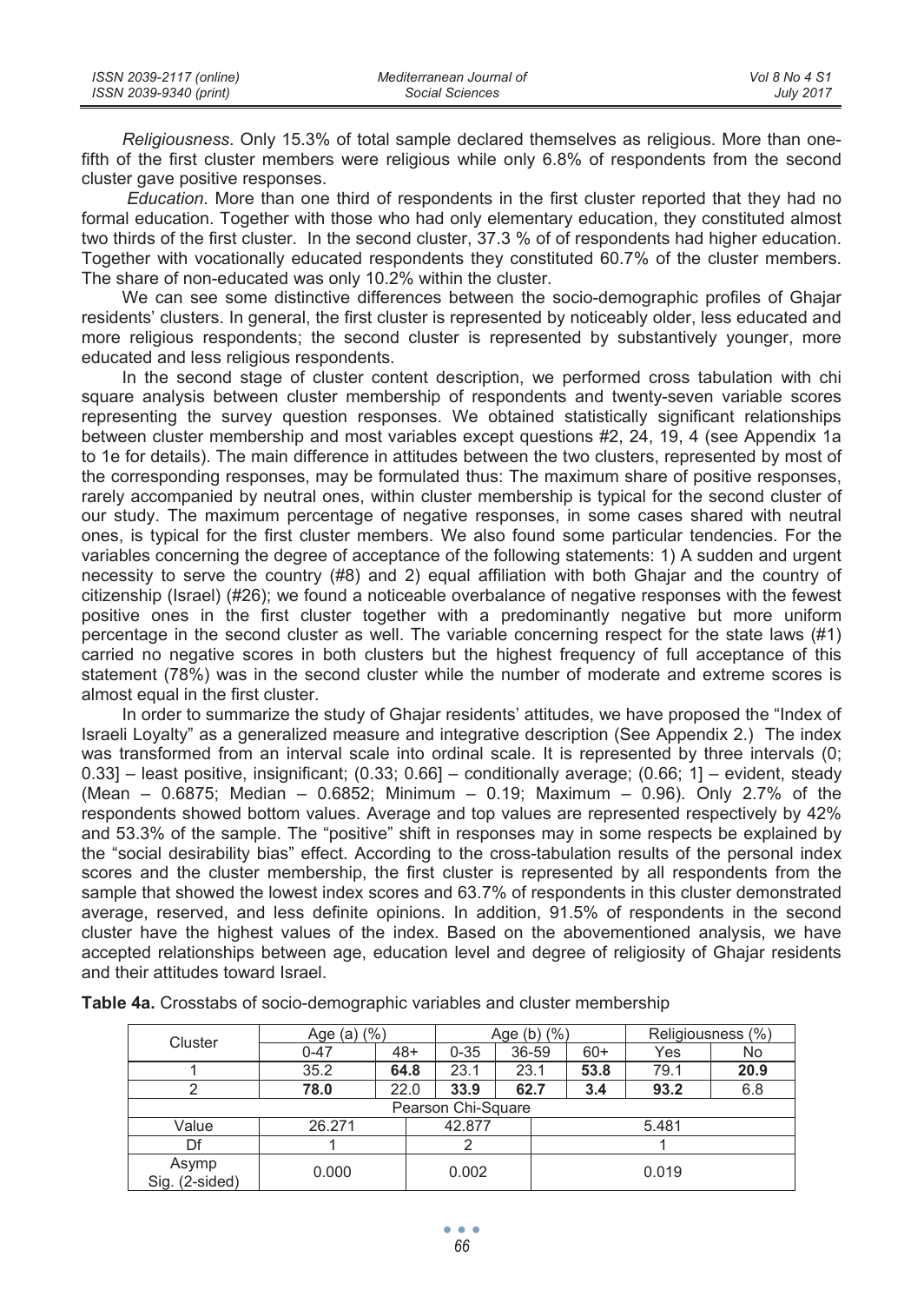| Cluster                 | Education (%) |                    |              |        |  |  |
|-------------------------|---------------|--------------------|--------------|--------|--|--|
|                         | No education  | Elementary         | Professional | Higher |  |  |
|                         | 35.2          | 29.7               | 17.6         | 17.6   |  |  |
|                         | 10.2          | 28.8               | 23.7         | 37.3   |  |  |
|                         |               | Pearson Chi-Square |              |        |  |  |
| Value                   | 14.999        |                    |              |        |  |  |
| Df                      |               |                    |              |        |  |  |
| Asymp<br>Sig. (2-sided) | 0.002         |                    |              |        |  |  |

**Table 4b.** Crosstabs of socio-demographic variables and cluster membership

In order to probe the second research question (based on the second questionnaire) we examined the intensity of sense of place levels for Ghajar, Israel, Syria and Lebanon. Descriptive statistics for mean, standard deviation, and frequencies of negative responses (SOP<0) of sense of place variables (SOP) are shown in Table 5.

**Table 5.** Sense of Place Descriptive Statistics.

|         | Number | Mean    | Std. Deviation | Frequency (negative) |
|---------|--------|---------|----------------|----------------------|
| Lebanon | 129    | $-0.18$ | 2.134          | 20                   |
| Israel  | 130    | 2.60    | 2.374          |                      |
| Ghaiar  | 130    | 4.26    | 2.040          |                      |
| Svria   | 130    | 4.03    | 1.207          |                      |

From Table 5 we learn that the highest score for sense of place was given to their village, together with the lowest score of standard deviation and with no negative values. Among the three nations, Syria received the highest score, which is also an absolutely high value. Israel received a positive score, and Lebanon, a neutral one (on the negative side of the scale). From Table 5 we can see that maximum number of negative values was given to Lebanon together with a negative mean value, which is, however, close to neutral, with a relatively large standard deviation. At the same time Syria received no negative values together with a minimum value of standard deviation.

In order to further probe the second research question, we examined the relationships to Ghajar, Israel, Syria and Lebanon in terms of sense of place intensity (based on the second questionnaire). We applied factor analysis to detect the structure of sense of place of Ghajar. The four variables measuring attitudes to Ghajar, Israel, Lebanon, and Syria correspondingly constituted a two-factor model based on principal components analysis. The factor analysis results are shown in Table 6.

|  | Table 6. Factor Analysis Results |  |
|--|----------------------------------|--|
|--|----------------------------------|--|

|                   | <b>FACTOR 1</b> | FACTOR 2 | Communality |
|-------------------|-----------------|----------|-------------|
| <b>SOP Ghjar</b>  | .851            | .216     | .770        |
| <b>SOP Israel</b> | .845            | $-.008$  | .714        |
| <b>SOP Syria</b>  | $-.084$         | .962     | .932        |
| SOP Lebanon       | $-427$          | .225     | .233        |
| Eigenvalue        | 1.626           | 1.023    |             |
| % of Var          | 40.661          | 25.566   |             |
| Cumulative %      | 40.661          | 66.227   |             |

The component variables with significant values of correlation grouped in the first factor are SOP to Ghajar and Israel while the second factor is represented by SOP to Syria alone. This tendency may be explained in terms of different types of sense of place. These two meaningfully diverse groups of variables (factors) caused us to accept the presence of a structural relationship among the studied sense of place components. This division may reflect the difference between an imagined place,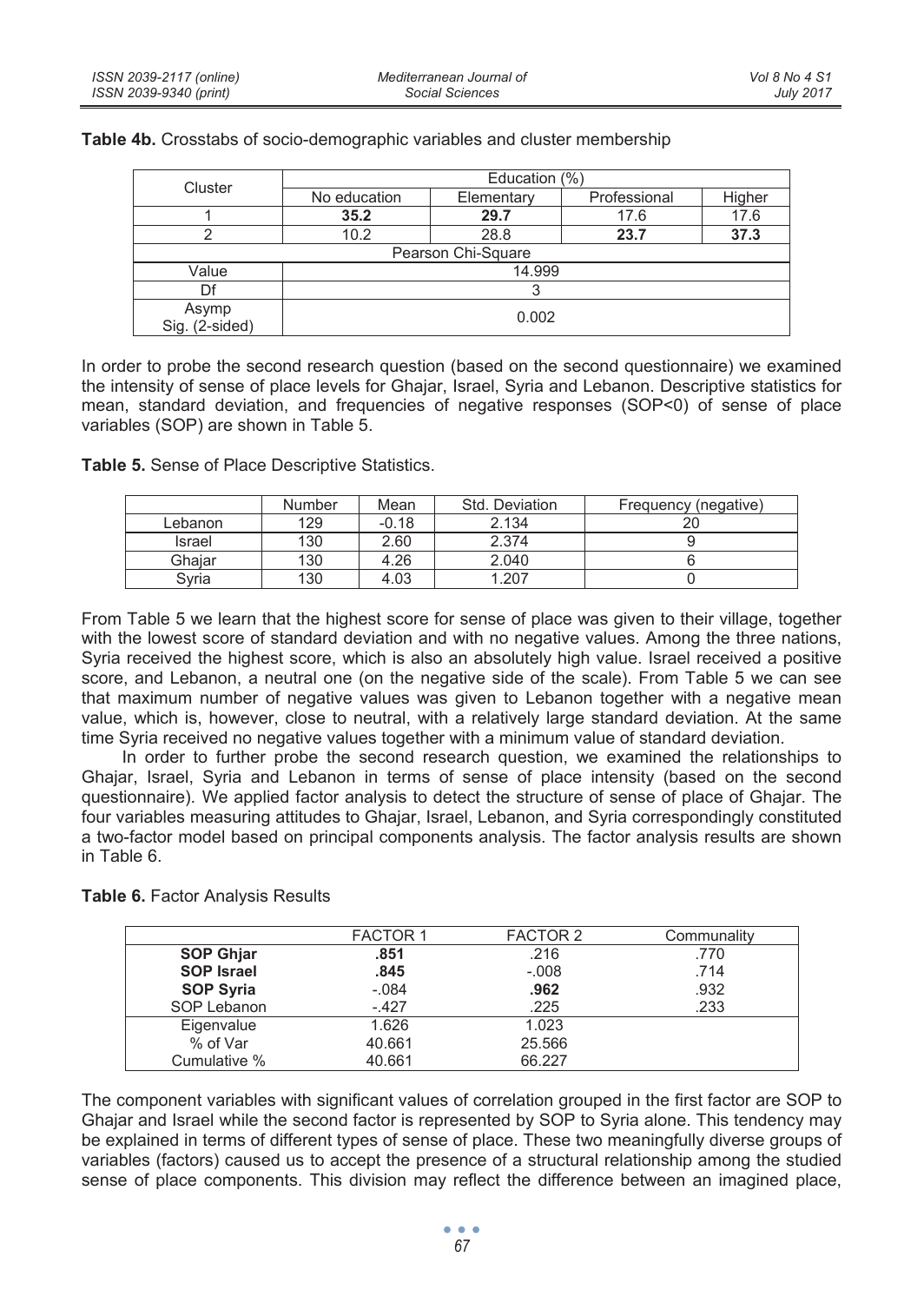| ISSN 2039-2117 (online) | Mediterranean Journal of | Vol 8 No 4 S1    |
|-------------------------|--------------------------|------------------|
| ISSN 2039-9340 (print)  | Social Sciences          | <b>July 2017</b> |

where they do not live (Syria) to the two places where they actually reside (Ghajar and Israel), or between utopia and reality.

In the second research question, we examined the intergroup differences in sense of place regarding categories of education (based on the second questionnaire). In order to probe the intergroup differentiation for education we transformed the ordinal scale of "education" into a binominal according to the median value which was "(senior) high school". The first group of the binary education variable was represented by those who had received a secondary school education at most, while the second group was represented by the respondents who had obtained any vocational or higher education. A two-sample t-test was conducted for all "sense of place" (SOP) variables as independent and binary "education" as dependent variables. It was statistically significant: Ghajar SOP ( $p$ <0.05) (see Table 7). Thus, the least educated group has highest mean values of SOP towards their village. This result was also supported by a bivariate correlation which was statistically significant (p<0.05) with a negative Spearman's rank correlation coefficient score for "education" and Ghajar (see Table 8). Presumably, this can be explained by the limitations of the least educated groups of population regarding mobility in modern society; these educational limitations also erect barriers to integration into new types of civic communities.

| Place   | Group                           | Mean    |                | T-test for Equality of Means                                                                             |                 |  |  |
|---------|---------------------------------|---------|----------------|----------------------------------------------------------------------------------------------------------|-----------------|--|--|
|         |                                 |         |                | 1.070<br>3.025<br>2.873<br>2.093<br>0.309<br>2.845<br>1.024<br>1.747<br>1.309<br>1.974<br>0.221<br>2.476 | Sig. (2-tailed) |  |  |
| Ghajar  | 12 years of education or less   | 4.75    |                |                                                                                                          | 0.004           |  |  |
|         | More than 12 years of education | 3.46    |                |                                                                                                          |                 |  |  |
| Israel  | 12 years of education or less   | 2.65    |                |                                                                                                          | 0.758           |  |  |
|         | More than 12 years of education | 2.50    |                |                                                                                                          |                 |  |  |
| Syria   | 12 years of education or less   | 4.24    |                |                                                                                                          | 0.083           |  |  |
|         | More than 12 years of education | 3.86    | Std. Deviation |                                                                                                          |                 |  |  |
| Lebanon | 12 years of education or less   | $-0.21$ |                |                                                                                                          | 0.825           |  |  |
|         | More than 12 years of education | $-0.30$ |                |                                                                                                          |                 |  |  |

**Table 7.** T-test results for SOP and categories of education.

**Table 8.** SOP/Education Correlations.

|             | Education            |          |
|-------------|----------------------|----------|
|             | Spearman Correlation | $-0.317$ |
| SOP Ghajar  | Sig. (2-tailed)      | 0.000    |
|             | $N = 117$            |          |
|             | Spearman Correlation | 0.064    |
| SOP Israel  | $N = 118$            |          |
|             | Sig. (2-tailed)      | 0.494    |
|             | Spearman Correlation | $-0.138$ |
| SOP Syria   | $N = 118$            |          |
|             | Sig. (2-tailed)      | 0.136    |
|             | Spearman Correlation | $-0.066$ |
| SOP Lebanon | $N = 117$            |          |
|             | Sig. (2-tailed)      | 0.477    |

### **5. Qualitative study**

In the second stage of the research, 10 (male) adults were randomly interviewed (The lack of women interviewees was a result of local traditional customs), in order to further probe the possibility of getting sincere answers regarding direct questions about their feelings toward the three countries that surround them. When they were asked about their identity, all of them mentioned Arab and/or Muslim and/or Allawi. Only four mentioned Syrian identity. None mentioned Lebanese or Israeli identity. The main themes that emerged can be summarized by the following statements: "I feel emotionally bound to Syria – my homeland, and to Israel as a good place to live".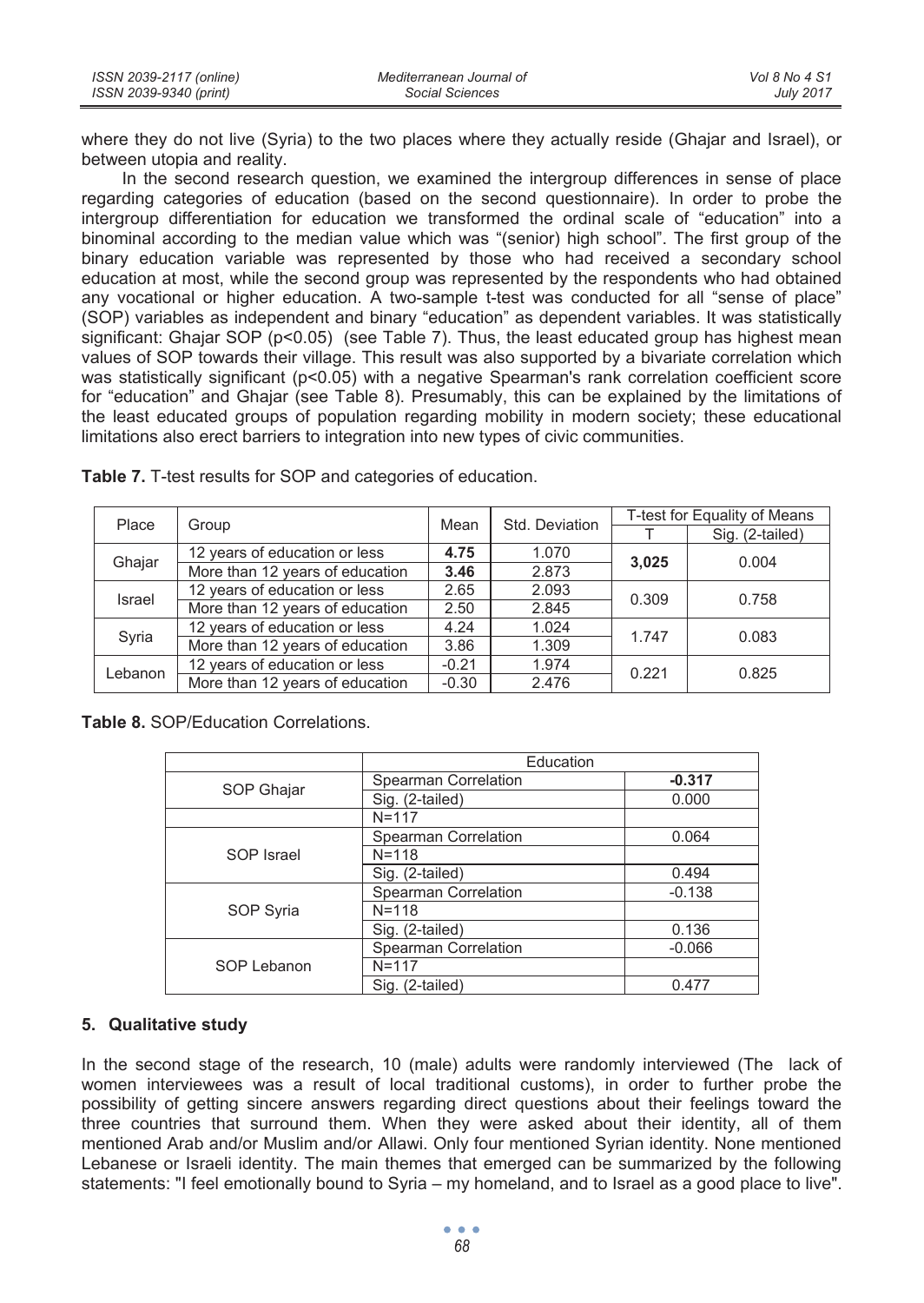| ISSN 2039-2117 (online) | Mediterranean Journal of | Vol 8 No 4 S1    |
|-------------------------|--------------------------|------------------|
| ISSN 2039-9340 (print)  | Social Sciences          | <b>July 2017</b> |

Israel is perceived as a good place where residents enjoy social-national insurance, in contrast to Syria (even before the current civil war), good public health care, and relatively good earning potential. When they were asked if, as Arabs, they feel discrimination in Israel, the following answer is somewhat representative: "I do not feel that there is equality; but I do not feel discrimination". However, most respondents did say that they felt discrimination, particularly when looking for a job.

When they were asked about their future, their answers were definite: We do not care much who will govern the village, but we do not want Ghajar to be divided. Their concern totally revolved around international borders crossing through the village. The following are two typical answers: "I will stay in my home regardless of what country governs the village". "I'm staying in the village because my main circle of belonging is my village and my family". After conducting qualitative study qualitative study stage of the research, we felt that we could move on to asking directly about their feelings towards the three countries.

#### **6. Results and Discussion**

This study has tried to cast light upon a unique location. Ghajar is geographically located between Israel, Lebanon and Syria. It is Israel's only Alawite village, alienated from the main Alawi population center in Syria. In 1967 residents were divided between those who decided to leave Ghajar and those who decided to stay, meaning that the current residents of the village are the people who actually stayed in place in 1967 and their descendants. Thus, the three stages of this study can be summarized regarding their attitudes toward their own village by a local person who said: "I will stay in my home regardless of what country governs the village". Local patriotism is their survival strategy.

In spite of its uniqueness there has not yet been any academic study of the geography or sociology of this village. According to the first questionnaire, statements referring to Ghajar received higher scores than those referring to issues that relate to Israel. The highest mean values were obtained by statements reflecting the acceptance of Israeli laws and living arrangements. The respondents appreciate the security provided by the state of Israel and express concern for its safety risks. At the same time, the Israeli identity of Ghajar residents is limited to functional issues provided by state institutions in many respects, but the overall sense of equality to other Israelis, acceptance of Israeli symbols and willingness to serve the country are less pronounced. It seems that the current situation in Syria leads them to prefer survival over equality.

Despite the fact that Lebanon received more negative responses than Israel and Ghajar, the mean value of the Lebanon sense of place was close to neutral, with a relatively large standard deviation. Another example of the ambiguity of Lebanon's impact on the Ghajar identity has been demonstrated by our factor analysis results in which Lebanon was the only element uninvolved in the factor model determining the outline of the Ghajar residents' sense of place.

We used cluster analysis to determine attitudes towards Israel among different Ghajar sociodemographic profiles. Two clusters emerged: The first cluster was represented by noticeably older, less educated and more religious respondents; the second cluster was represented by younger, more educated and less religious respondents. Attitudes toward Israel manifested that the maximum percentage of negative responses, in some cases shared with neutral, was typical for the first group. The maximum share of positive responses, rarely accompanied by neutral ones was typical for the second group.

From the second questionnaire, which probed the intensity of sense of place, it was found that the level of sense of place of their settlement was very high. Syria also received a very high score, higher than Israel which scaled in the middle of the positive side of the sense of place scale, which was higher than towards Lebanon (their mean was around neutral**).** According to factor analysis, the SOP of Israel and Ghajar were combined in the same factor. The other factor is represented by Syria alone. This tendency may be explained in terms of different types of sense of place: Ghajar and Israel represent the reality of daily life while Syria represents a utopian dream.

Statistically significant differences (according to a t-test) were found regarding the level of intensity of sense of place towards Ghajar, with respect to two groups of respondents: a) 12 years of education and less, b) more than 12 years of education. The mean value of Ghajar SOP is higher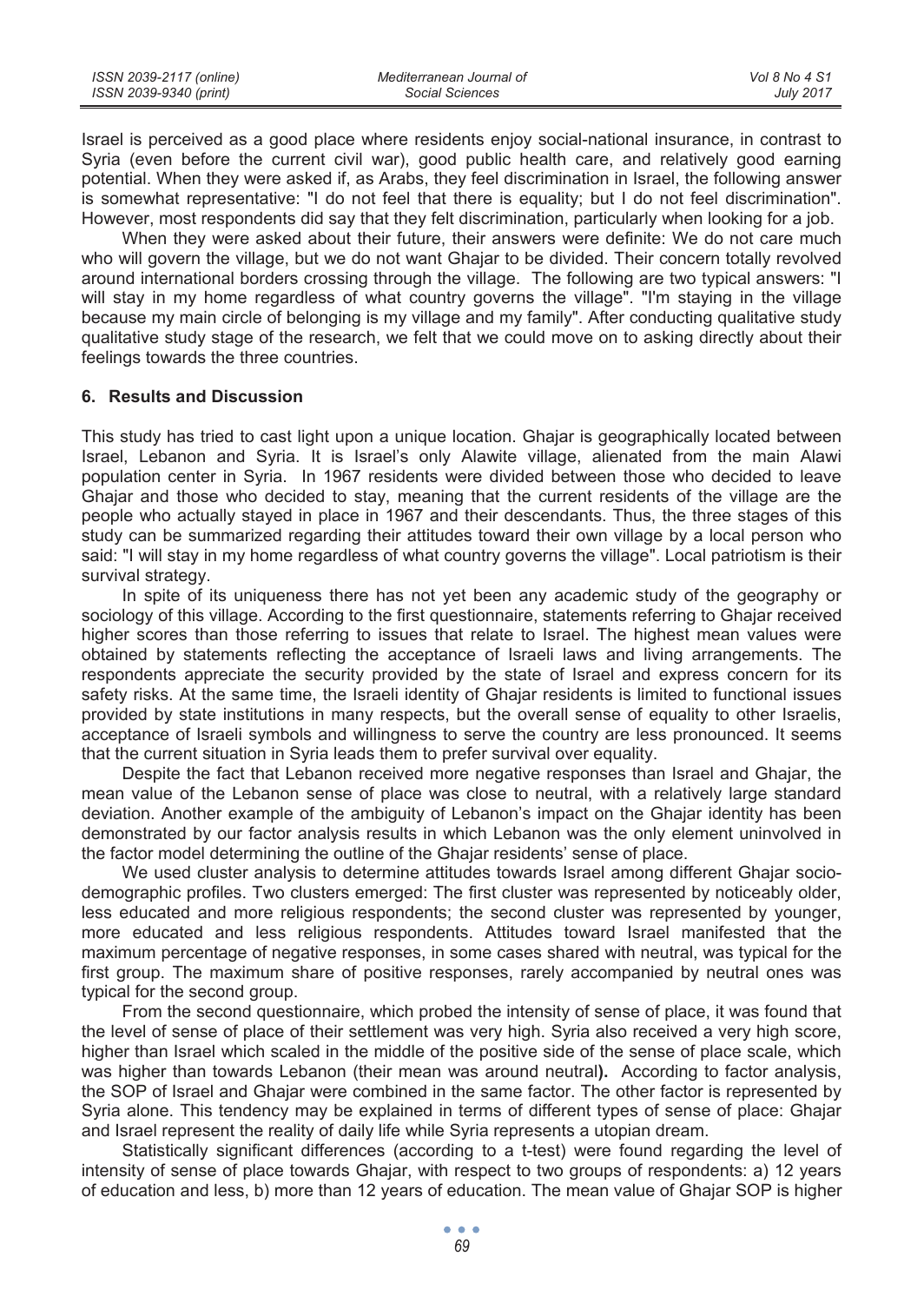| ISSN 2039-2117 (online) | Mediterranean Journal of | Vol 8 No 4 S1    |
|-------------------------|--------------------------|------------------|
| ISSN 2039-9340 (print)  | Social Sciences          | <b>July 2017</b> |

among the less educated group and smaller for the more educated group second. That finding may coincide with the fact that women who are less educated than men (37% of the women have postsecondary education, compared to 87% of the men) have a significantly higher level of sense of place toward Ghajar.

As the Alawi authors of this research describe, "since 2000 the village has been physically disconnected from the world. There is only one entrance to the village, facing Israel. Everywhere you go, you see barbed wire and more barbed wire, and you are surrounded in every direction by the border. The entrance to outsiders is very limited and totally controlled by the Israeli army". But in spite of these difficulties, the sense of security in Israel, particularly relative to Syria, overrides the difficulties. And feelings toward Israel and Syria can be summarized by the words of a local resident: "Syria is my homeland, Israel is our home".

Sense of place usually refers to the place where people reside. However, the imagined sense of place is more powerful than an actual one in this study. Cultural, ethnic, historical and political ties are more important than the actual daily, routine practices. That contrasts with the difficult and tragic situation in Syria compared to life under Israeli control, providing the security of a safe place.

#### **References**

Anderson, B. (1983). *Imagined communities: Reflections on the origin and spread of nationalism*. London: Verso.

Ash, U. (2002). Ghajar says don't fence me in. *Haaretz*, 04.06.2002.

Bar'el, Z. (2009). Getting Rid of Ghajar. *Haaretz*, 10.05.2009.

Ben-Tzur, D. (1993). *Interview with Khatib Jamal, a resident of Ghajar*. (in Hebrew). Teva Ha-Dvarim, 2nd issue, February–March.

- Central Bureau of Statistics (Israel) (2015). *Data from the 2008 Population Census*. from http://www.cbs.gov.il/census
- Convery, I., Corsane, G., & Davis, P. (2012). Introduction making sense of place. In Convery, I., Corsane, G. and Davis, P. (Eds.). *Making sense of place*. N.Y.: Bodyell Press. (pp. 1-10).

Cross, J. (2001). What is sense of place? Prepared for the 12th Headwaters Conference. *Western State College*, November 2-4, 2001.

- Hobsbawm, E. J. (1996). Ethnicity and nationalism in Europe today. In G. Balakrishnan (ed). *Mapping the Nation*. London: Verso, 255-266. According to Israeli Central Bureau of Statistics (2016) *Local Authorities http://www.cbs.gov.il/publications16/local\_authorities14\_1642/pdf/796\_4501.pdf*
- Kaufman, A. (2001). Who owns the Shebaa farms? Chronicles of a territorial dispute. *The Middle East Journal, 56*, 4, 576-596.
- Kaufman, A. (2009). "Let Sleeping Dogs Lie": On Ghajar and other anomalies in the Syria-Lebanon-Israel triborder region. *The Middle East Journal, 63*, 4, 539-560.
- Khatib, A. & Khatib, J. (1990). *Qaryati wa al-Ayam* (My Village and the Ages). Nazareth, 9.
- Lazareva, I. (2015). Inside the village caught in the crossfire between Israel, Syria and Lebanon. *Time*, 10.04.2015.
- Osman, T. (2013). *Why border lines drawn with a ruler in WW1 still rock the Middle East*. from http://www.bbc.com/news/world-middle-east-25299553

Shamai, S. (1991). Sense of place: An empirical measurement. *Geoforum, 22*, 3, 347-358.

- Shamai, S., & Ilatov, Z. (2005). Measuring sense of place: Methodological aspects. *Tijdschrift Voor Economische en Sociale Geografie, 96,* 5, 467-476.
- Shamai, S., Arnon, S., Schnell I., & Luzon N. (2011). Social issues in Israel sense of place components of the uprooted people of GazaStrip & north Samaria. *Social Issues Israel*, 11, 8-40 (Hebrew).
- Smith, T. W., & Kim, S. (2006). National pride in comparative perspective: 1995/96 and 2003/04. *International Journal of Public Opinion Research*, 18, 127–136.
- Triandafyllidou, A. (1998). National identity and the other. *Ethnic and Racial Studies*, *21*, 4, 593-612.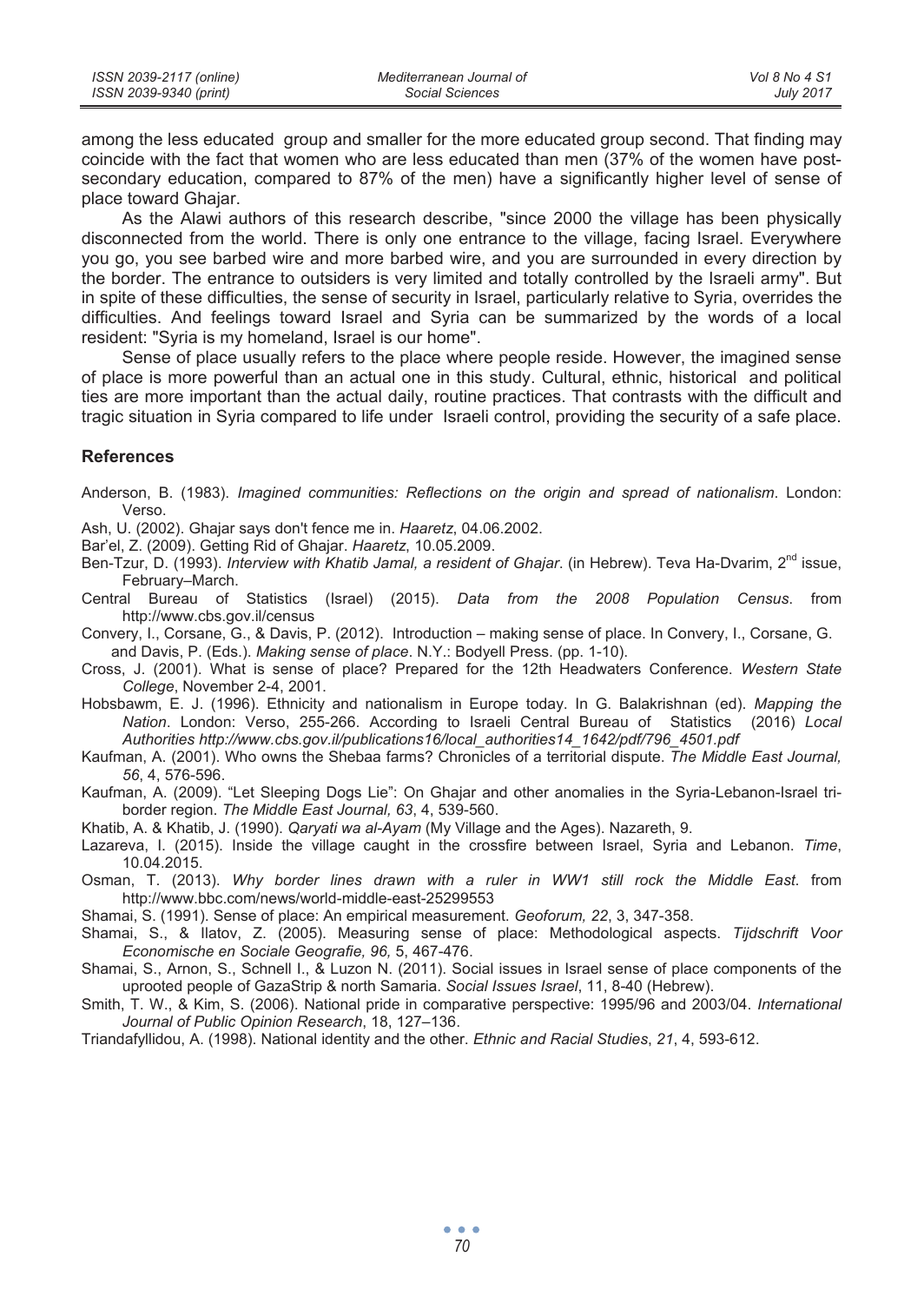# **Appendix 1a**. Crosstabs.

|                |               |      | <b>Statements</b>     |      |                       |       |          |       |                       |          |       |  |  |  |
|----------------|---------------|------|-----------------------|------|-----------------------|-------|----------|-------|-----------------------|----------|-------|--|--|--|
|                |               |      | 5                     | 21   |                       |       | 9        |       | 18                    |          | 20    |  |  |  |
| Rank           |               |      | Clusters              |      | <b>Clusters</b>       |       | Clusters |       | Clusters              | Clusters |       |  |  |  |
|                |               | CI.  | CI.<br>$\overline{2}$ | СI   | CI.<br>$\overline{2}$ | СI    | CI.2     | CI.   | CI.<br>$\overline{2}$ | CI.      | CI. 2 |  |  |  |
|                | $\%$          | 8.8  | 0.0                   | 31.9 | 16.9                  | 14.3  | 1.7      | 48.4  | 5.1                   | 38.5     | 5.1   |  |  |  |
| $\overline{2}$ | $\frac{0}{0}$ | 27.5 | 0.0                   | 44.0 | 3.4                   | 34.1  | 6.8      | 28.6  | 8.5                   | 39.6     | 6.8   |  |  |  |
| 3              | $\%$          | 45.1 | 6.8                   | 22.0 | 35.6                  | 36.3  | 13.6     | 14.3  | 33.9                  | 20.9     | 28.8  |  |  |  |
| 4              | $\%$          | 16.5 | 42.4                  | 1.1  | 13.6                  | 9.9   | 16.9     | 0.0   | 20.3                  | 0.0      | 32.2  |  |  |  |
| 5              | $\%$          | 2.2  | 50.8                  | 1.1  | 30.5                  | 5.5   | 61.0     | 8.8   | 32.2                  | 1.1      | 27.1  |  |  |  |
| Test           |               | χ2   | α                     | χ2   | α                     | $x^2$ | α        | $x^2$ | Α                     | $x^2$    | α     |  |  |  |
|                |               | 87.6 | 0.00                  | 60.2 | 0.00                  | 66.0  | 0.00     | 64.0  | 0.00                  | 81.8     | 0.00  |  |  |  |

# **Appendix 1b**. Crosstabs.

|                |      | Statements |       |          |      |          |      |          |      |          |      |  |
|----------------|------|------------|-------|----------|------|----------|------|----------|------|----------|------|--|
|                |      | 2          |       | 16       |      | 25       |      |          | 22   |          |      |  |
| Rank           |      | Clusters   |       | Clusters |      | Clusters |      | Clusters |      | Clusters |      |  |
|                |      | CI.        | Cl. 2 | CI.      | CI.2 | CI.      | CI.2 | CI.      | CI.2 | CI.      | CI.2 |  |
|                | $\%$ | 3.3        | 0.0   | 27.5     | 3.4  | 82.4     | 25.4 | 46.2     | 5.1  | 0.0      | 0.0  |  |
| $\overline{2}$ | $\%$ | 11.0       | 10.2  | 37.4     | 10.2 | 15.4     | 30.5 | 35.2     | 10.2 | 0.0      | 0.0  |  |
| 3              | $\%$ | 11.0       | 11.9  | 25.3     | 32.2 | 1.1      | 20.3 | 16.5     | 37.3 | 12.1     | 1.7  |  |
| 4              | $\%$ | 48.4       | 37.3  | 5.5      | 28.8 | 1.1      | 11.9 | 2.2      | 18.6 | 46.2     | 20.3 |  |
| 5              | $\%$ | 26.4       | 40.7  | 4.4      | 25.4 | 0.0      | 11.9 | 0.0      | 28.8 | 41.8     | 78.0 |  |
| $x^2$ -test    |      | $x^2$      | α     | $x^2$    | α    | χ2       | α    | χ2       | α    | χ2       | α    |  |
|                |      | 5.3        | 0.26  | 47.8     | 0.00 | 57.7     | 0.00 | 72.6     | 0.00 | 19.8     | 0.00 |  |

# **Appendix 1c**. Crosstabs.

|             |      |      |          |          |       | Statements |       |          |       |          |      |  |  |
|-------------|------|------|----------|----------|-------|------------|-------|----------|-------|----------|------|--|--|
|             |      |      |          |          | 24    |            | 4     |          | 10    |          | 17   |  |  |
|             |      |      | Clusters | Clusters |       | Clusters   |       | Clusters |       | Clusters |      |  |  |
| Rank        |      | CI.  | CI. 2    | CI.      | Cl. 2 | CI.        | CI. 2 | CI.      | CI. 2 | CI.      | CI.2 |  |  |
|             | $\%$ | 12.1 | 5.1      | 35.2     | 30.5  | 5.5        | 11.9  | 2.2      | 6.8   | 14.3     | 3.4  |  |  |
| 2           | $\%$ | 11.0 | 11.9     | 37.4     | 16.9  | 7.7        | 6.8   | 31.9     | 15.3  | 40.7     | 18.6 |  |  |
| 3           | $\%$ | 44.0 | 23.7     | 20.9     | 35.6  | 23.1       | 20.3  | 52.7     | 37.3  | 34.1     | 47.5 |  |  |
| 4           | $\%$ | 27.5 | 30.5     | 5.5      | 13.6  | 46.2       | 28.8  | 8.8      | 22.0  | 8.8      | 11.9 |  |  |
| 5           | $\%$ | 5.5  | 28.8     | 1.1      | 3.4   | 17.6       | 32.2  | 4.4      | 18.6  | 2.2      | 18.6 |  |  |
| $x^2$ -test |      | χ2   | α        | χ2       | α     | χ2         | α     | $x^2$    | Α     | $x^2$    | α    |  |  |
|             |      | 19.4 | 0.00     | 11.9     | 0.02  | 8.0        | 0.09  | 19.4     | 0.00  | 22.8     | 0.00 |  |  |

# **Appendix 1d**. Crosstabs.

|                |      | <b>Statements</b> |                       |          |          |      |                       |          |                       |          |       |  |
|----------------|------|-------------------|-----------------------|----------|----------|------|-----------------------|----------|-----------------------|----------|-------|--|
|                |      |                   | 12                    | 26<br>27 |          |      |                       |          | 13                    | 6        |       |  |
| Rank           |      |                   | Clusters              |          | Clusters |      | Clusters              | Clusters |                       | Clusters |       |  |
|                |      | CI.               | CI.<br>$\overline{2}$ | CI.      | CI. 2    | CI.  | CI.<br>$\overline{2}$ | CI.      | CI.<br>$\overline{2}$ | CI.      | Cl. 2 |  |
|                | $\%$ | 11.0              | 25.4                  | 65.9     | 49.2     | 91.2 | 71.2                  | 16.5     | 1.7                   | 8.8      | 1.7   |  |
| $\overline{2}$ | $\%$ | 35.2              | 6.8                   | 27.5     | 13.6     | 6.6  | 18.6                  | 35.2     | 3.4                   | 17.6     | 1.7   |  |
| 3              | $\%$ | 16.5              | 33.9                  | 6.6      | 27.1     | 0    | 3.4                   | 37.4     | 45.8                  | 52.7     | 27.1  |  |
| 4              | $\%$ | 23.1              | 18.6                  | 0.0      | 6.8      | 2.2  | 3.4                   | 11.0     | 30.5                  | 18.7     | 33.9  |  |
| 5              | $\%$ | 14.3              | 15.3                  | 0.0      | 3.4      | 0    | 3.4                   | 0.0      | 18.6                  | 2.2      | 35.6  |  |
| $x^2$ -test    |      | χ2                | α                     | $x^2$    | α        | χ2   | α                     | $x^2$    | A                     | x2       | α     |  |
|                |      | 21.5              | 0.00                  | 24.4     | 0.00     | 12.7 | 0.01                  | 48.2     | 0.00                  | 45.9     | 0.00  |  |